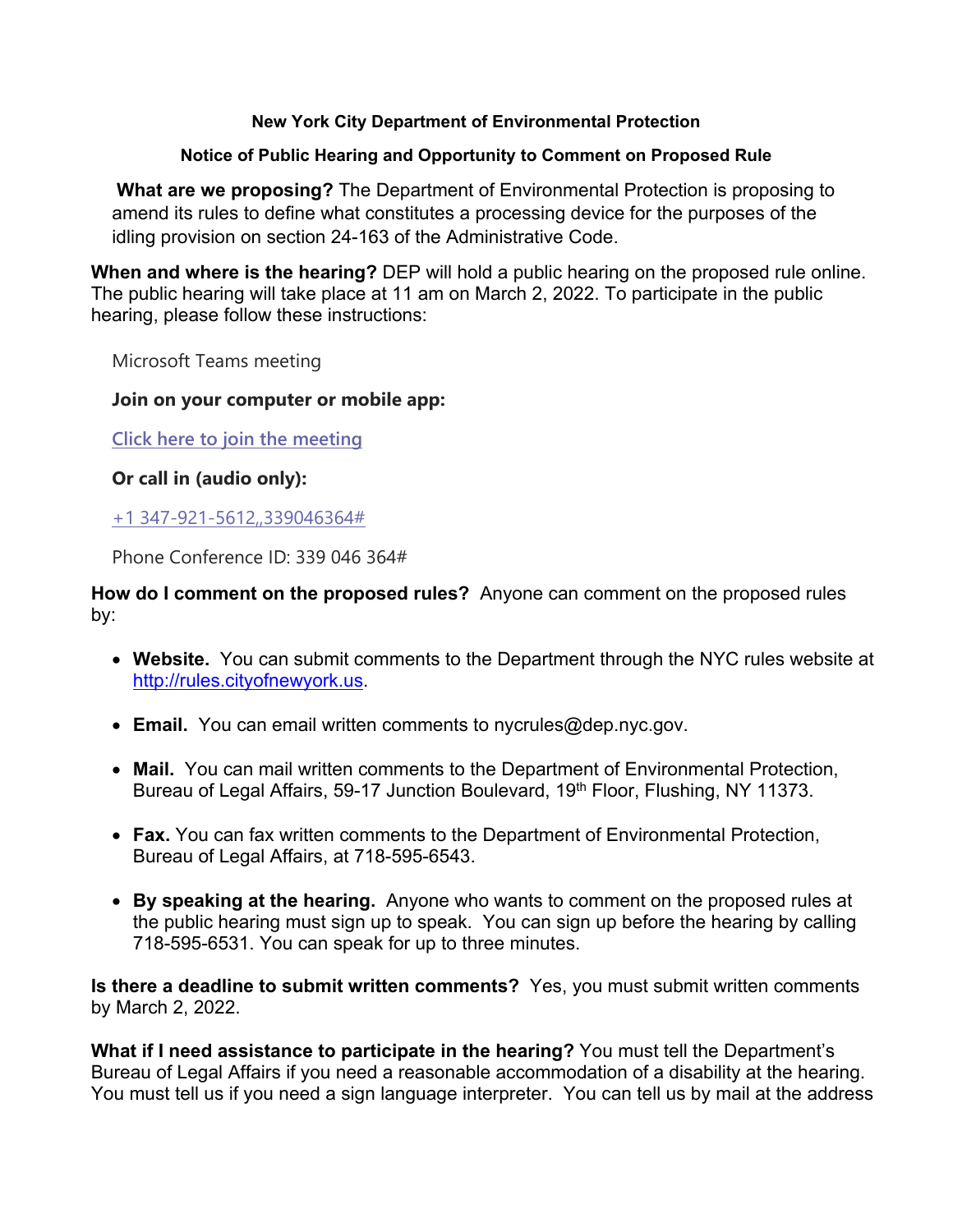given above. You may also tell us by telephone at 718-595-6531. Advance notice is requested to allow sufficient time to arrange the accommodation. Please tell us by February 23, 2022.

This location has the following accessibility option(s) available: Not applicable

**Can I review the comments made on the proposed rules?** You can review the comments made online on the proposed rules by going to the website at [http://rules.cityofnewyork.us/.](http://rules.cityofnewyork.us/) A few days after the hearing, a transcript of the hearing and copies of the written comments will be available to the public at the Department's Bureau of Legal Affairs.

**What authorizes the Department to make these rules?** Section 1043(a) and subdivision (c) of section 1403 of the New York City Charter ("Charter") and section 24-105 of the Administrative Code of the City of New York authorize the Department to make these proposed rules. These proposed rules were not included in the Department's regulatory agenda for this Fiscal Year.

**Where can I find the Department's rules?** The Department's rules are in Title 15 of the Rules of the City of New York.

**What laws govern the rulemaking process?** The Department must meet the requirements of Section 1043 of the Charter when creating or changing rules. This notice is made according to the requirements of Subdivision (b) of 1043 of the Charter.

## **Statement of Basis and Purpose of Emergency Rule**

The proposed rule amends Chapter 39 of Title 15 of the Rules of the City of New York to add a new definition to section 39-01 to clarify what constitutes a processing device as it relates to vehicle idling in section 24-163 of the Administrative Code.

Section 24-163 states that the engine of a motor vehicle may not idle for longer than three minutes or one minute if adjacent to a school, unless the engine is used to operate a loading, unloading, or processing device. The proposed rule defines the term "processing device" for purposes of section 24-163. It provides that a "processing device" is a device that is necessary to accomplish the vehicle's designed purpose (e.g., a cement mixer), or a temperature control system for food or other temperature-sensitive items.

Sections 1043(a) and 1403(c) of the New York City Charter and section 24-105 of the Administrative Code authorize the Department to issue this proposed rule.

New material is underlined.

[Deleted material is bracketed]

Section 1. Section 39-01 of Title 15 of the Rules of the City of New York is amended by adding a definition of "processing device" to read as follows: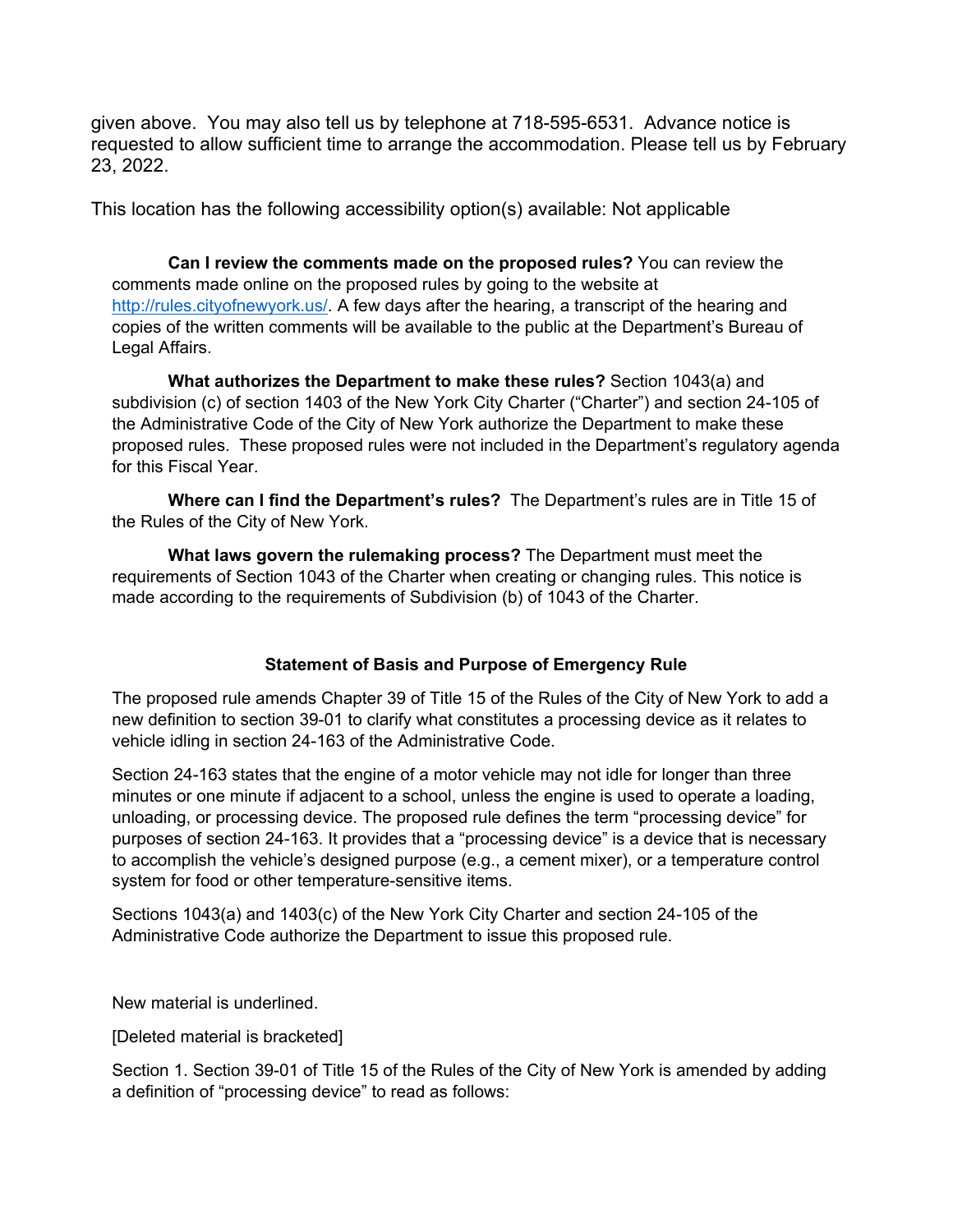Processing Device. For purposes of section 24-163 of the administrative code, the term "processing device" shall mean:

- (1) a device necessary to accomplish the work for which the vehicle or equipment was designed, other than transporting goods or people, including operating a lift, crane, pump, drill, hoist, mixer or other auxiliary equipment other than a heater or air conditioner; or
- (2) a system designed to control the environment of temperature-sensitive cargo or substances, including but not limited to food.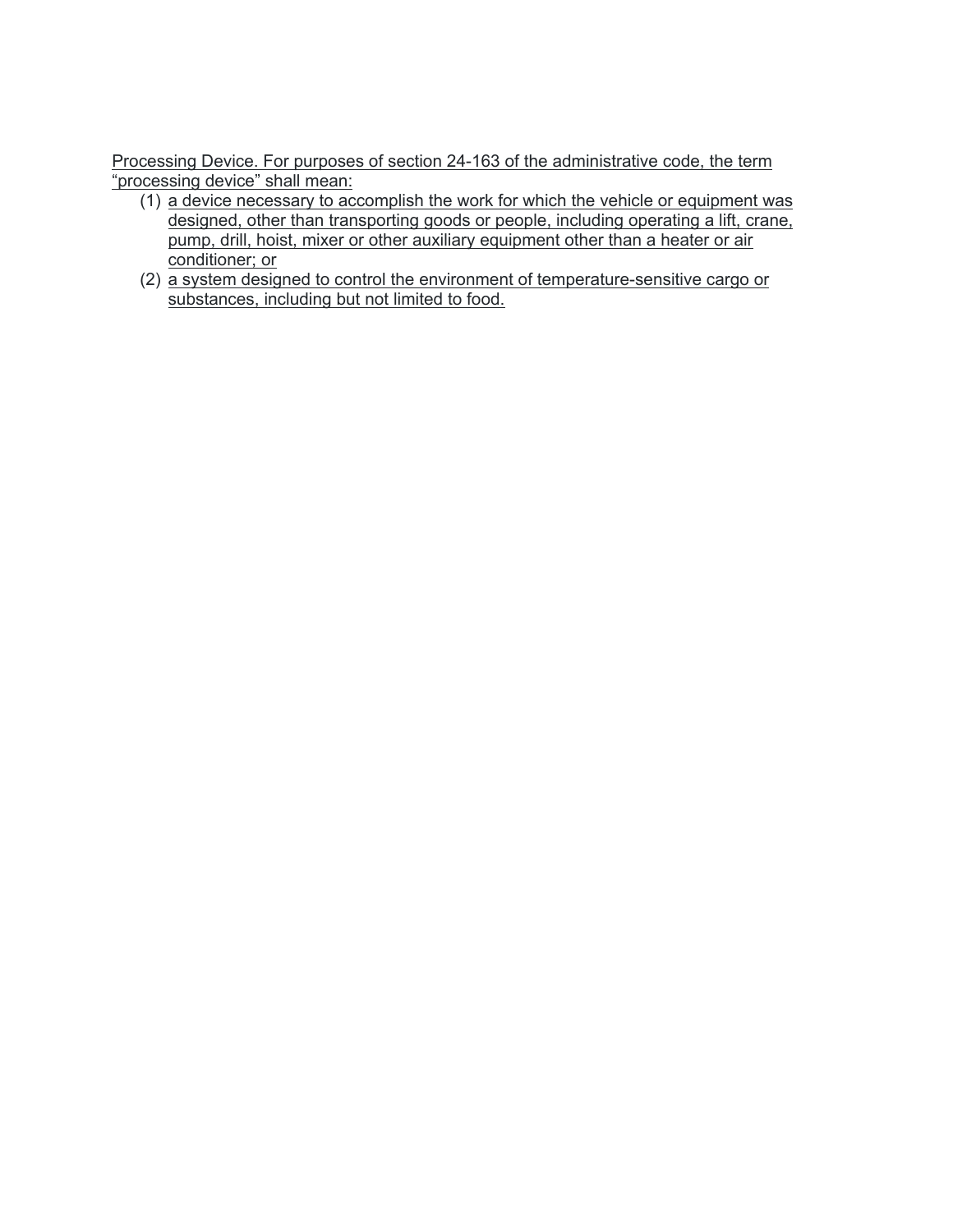#### **NEW YORK CITY MAYOR'S OFFICE OF OPERATIONS**

**253 BROADWAY, 10th FLOOR**

**NEW YORK, NY 10007**

**212-788-1400**

#### **CERTIFICATION / ANALYSIS**

#### **PURSUANT TO CHARTER SECTION 1043(d)**

## **RULE TITLE: Amendment of Idling Rules**

#### **REFERENCE NUMBER: DEP-88**

#### **RULEMAKING AGENCY: Department of Environmental Protection**

I certify that this office has analyzed the proposed rule referenced above as required by Section 1043(d) of the New York City Charter, and that the proposed rule referenced above:

- (i) Is understandable and written in plain language for the discrete regulated community or communities;
- (ii) Minimizes compliance costs for the discrete regulated community or communities consistent with achieving the stated purpose of the rule; and
- (iii) Does not provide a cure period because it does not establish a violation, modification of a violation, or modification of the penalties associated with a violation.

 */s/ Francisco X. Navarro January 18, 2022*

Mayor's Office of Operations **Date**